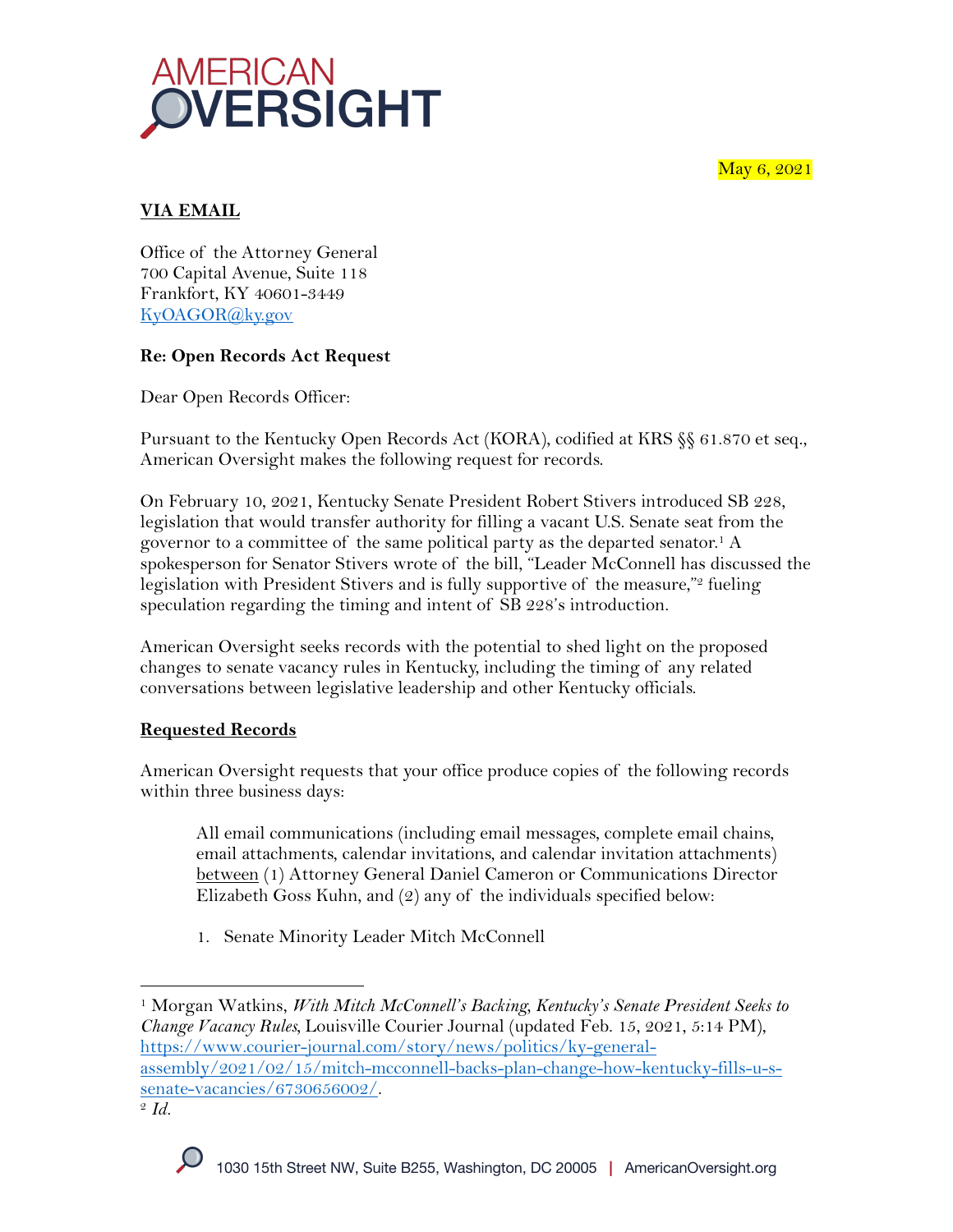- 2. Anyone communicating on behalf of Sen. McConnell, including from an email address ending in @mcconnell.senate.gov or @teammitch.com
- 3. Secretary of State Michael Adams
- 4. Senior Advisor to the Secretary David Harris
- 5. Senator Robert Stivers
- 6. Senator Tom Buford

Please provide all responsive records from September 21, 2020, through the date the search is conducted.

### **Pursuant to KRS § 61.880(1), American Oversight requests that you notify us within three workdays as to whether you will comply with this request.**

#### **Statement of Noncommercial Purpose**

This request is for noncommercial purposes, and American Oversight respectfully requests a waiver of any fees associated with processing this request for records. To the extent any fees are charged, pursuant to KRS § 61.874(3), American Oversight asks that such fees be limited to the actual cost of reproduction and exclude the cost of agency staff time.

This request is primarily and fundamentally for non-commercial purposes. American Oversight seeks the records requested to inform the public regarding conversations between Kentucky's legislative leadership and U.S. Senate Majority Leader Mitch McConnell concerning potential senate vacancies.3 Records with the potential to shed light on this matter would contribute significantly to public understanding of operations of the government, including the timing of any conversations regarding potential vacancies.

Furthermore, as a 501(c)(3) nonprofit, American Oversight does not have a commercial purpose and the release of the information requested is not in American Oversight's financial interest. American Oversight's mission is to promote transparency in government, to educate the public about government activities, and to ensure the accountability of government officials. American Oversight uses the information gathered, and its analysis of it, to educate the public through reports, press releases, or other media. American Oversight also makes materials it gathers available on its public website and promotes their availability on social media platforms, such as Facebook and Twitter.<sup>4</sup>

American Oversight has also demonstrated its commitment to the public disclosure of documents and creation of editorial content through numerous substantive analyses

- <sup>4</sup> American Oversight currently has approximately 16,340 followers on Facebook and 106,200 followers on Twitter. American Oversight, Facebook,
- https://www.facebook.com/weareoversight/ (last visited Apr. 12, 2021); American Oversight (@weareoversight), Twitter, https://twitter.com/weareoversight (last visited Apr. 12, 2021).

<sup>3</sup> *See* Watkins, *supra* note 1.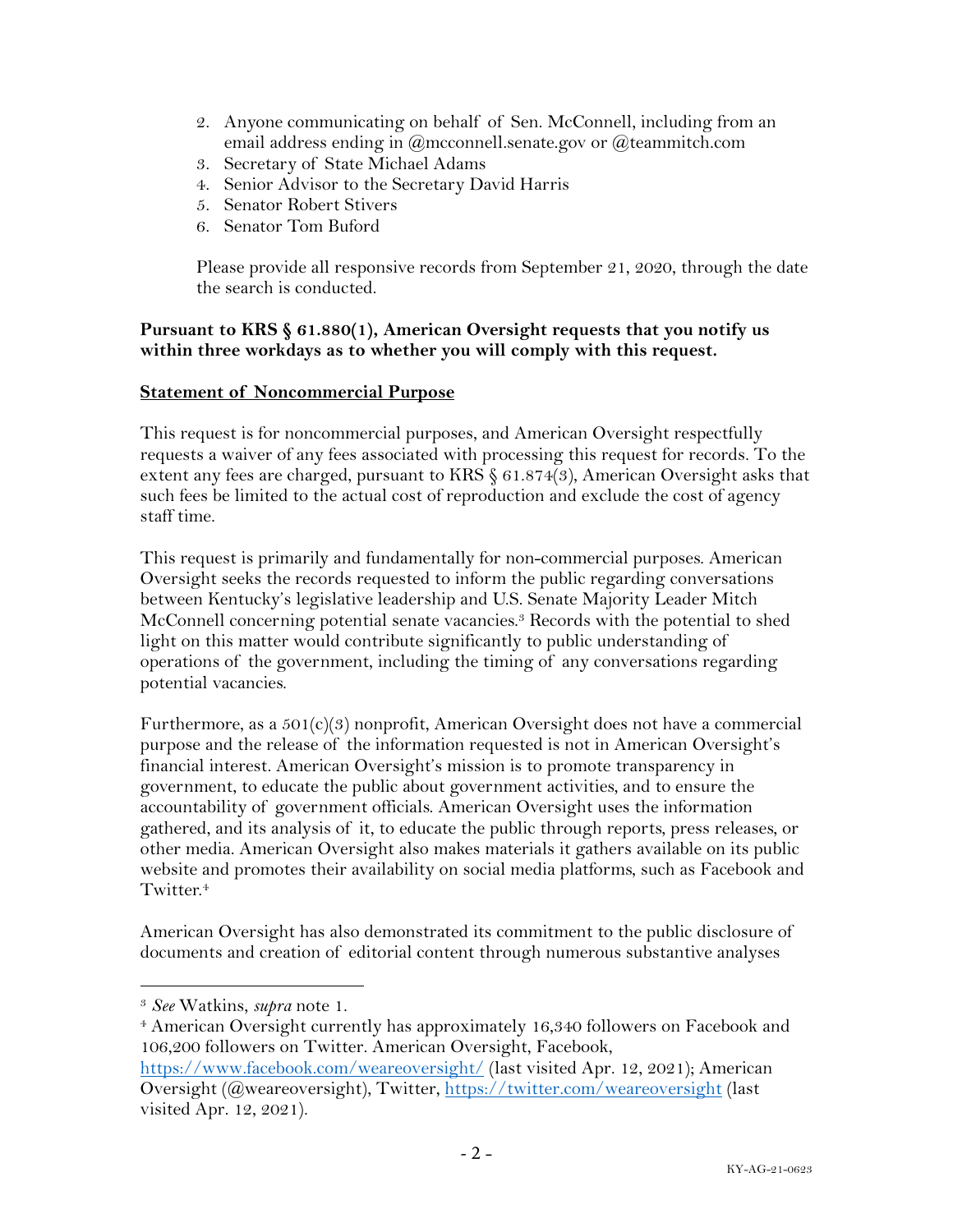posted to its website.5 Examples reflecting this commitment to the public disclosure of documents and the creation of editorial content include the posting of records related to the organization's investigations into misconduct and corruption in state governments; <sup>6</sup> the posting of records related to an ethics waiver received by a senior Department of Justice attorney and an analysis of what those records demonstrated regarding the Department's process for issuing such waivers;7 posting records received as part of American Oversight's "Audit the Wall" project to gather and analyze information related to the administration's proposed construction of a barrier along the U.S.-Mexico border, and analyses of what those records reveal;<sup>8</sup> posting records regarding potential self-dealing at the Department of Housing & Urban Development and related analysis;<sup>9</sup> posting records and analysis relating to the federal government's efforts to sell nuclear technology to Saudi Arabia;<sup>10</sup> and posting records and analysis regarding the Department of Justice's decision in response to demands from Congress to direct a U.S. Attorney to undertake a wide-ranging review and make recommendations regarding criminal investigations relating to the President's political opponents and allegations of misconduct by the Department of Justice itself and the Federal Bureau of Investigation.<sup>11</sup>

## **Guidance Regarding the Search & Processing of Requested Records**

In connection with its request for records, American Oversight provides the following guidance regarding the scope of the records sought and the search and processing of records:

■ Our request for records includes any attachments to those records or other materials enclosed with those records when they were previously transmitted. To the extent that an email is responsive to our request, our request includes all

<sup>5</sup> *News*, American Oversight, https://www.americanoversight.org/blog. 6 *State Investigations*, American Oversight, https://www.americanoversight.org/states. <sup>7</sup> *DOJ Records Relating to Solicitor General Noel Francisco's Recusal*, American Oversight, https://www.americanoversight.org/document/doj-civil-division-response-noelfrancisco-compliance; *Francisco & the Travel Ban: What We Learned from the DOJ Documents*, American Oversight, https://www.americanoversight.org/francisco-thetravel-ban-what-we-learned-from-the-doj-documents.

<sup>8</sup> *See generally Audit the Wall*, American Oversight,

https://www.americanoversight.org/investigation/audit-the-wall; *see, e.g.*, *Border Wall Investigation Report: No Plans, No Funding, No Timeline, No Wall*, American Oversight, https://www.americanoversight.org/border-wall-investigation-report-no-plans-no-

funding-no-timeline-no-wall. 9 *Documents Reveal Ben Carson Jr.'s Attempts to Use His Influence at HUD to Help His Business*, American Oversight, https://www.americanoversight.org/documents-revealben-carson-jr-s-attempts-to-use-his-influence-at-hud-to-help-his-business. 10 *Investigating the Trump Administration's Efforts to Sell Nuclear Technology to Saudi* 

*Arabia*, American Oversight, https://www.americanoversight.org/investigating-thetrump-administrations-efforts-to-sell-nuclear-technology-to-saudi-arabia. 11 *Sessions' Letter Shows DOJ Acted on Trump's Authoritarian Demand to Investigate Clinton*,

American Oversight, https://www.americanoversight.org/sessions-letter.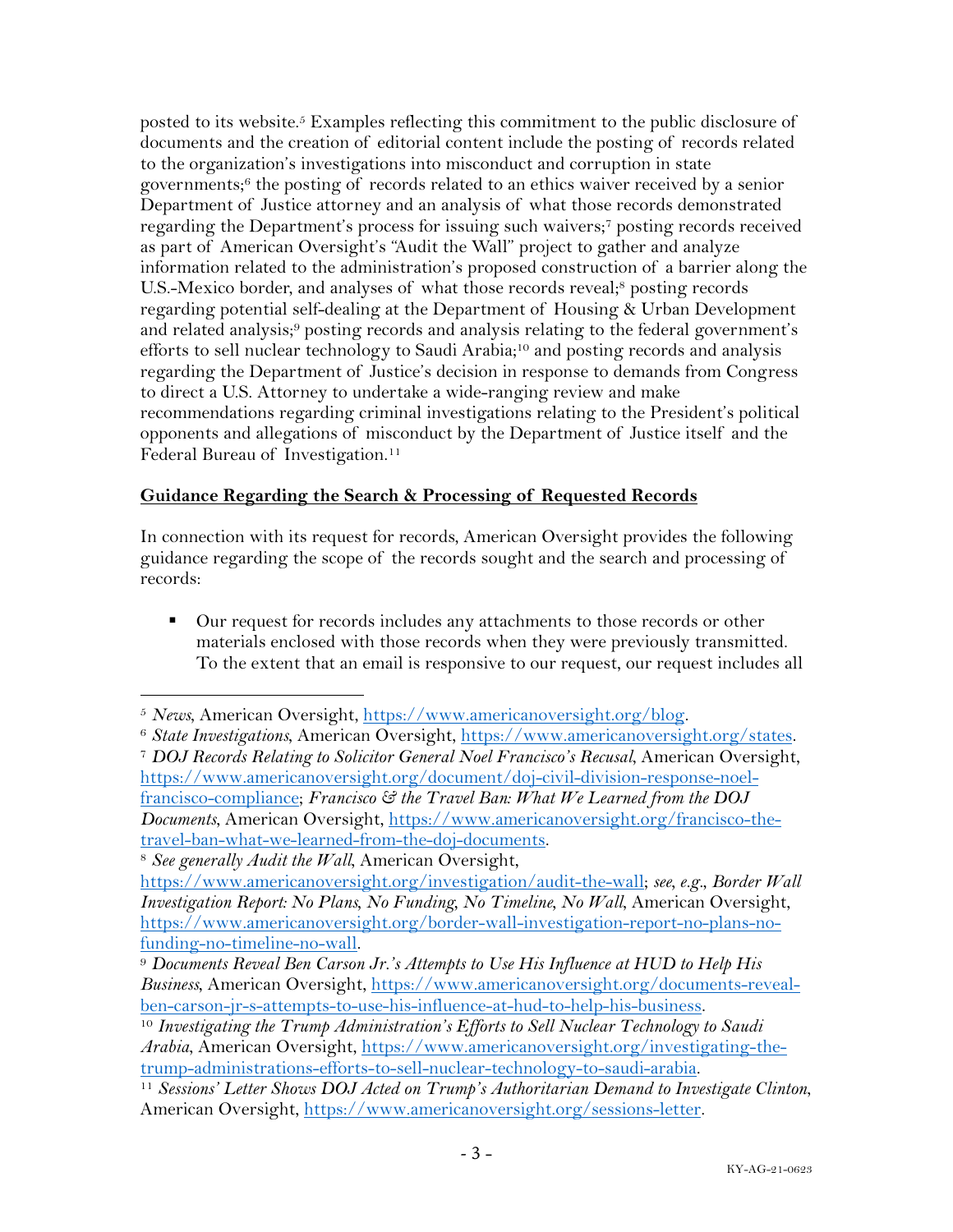prior messages sent or received in that email chain, as well as any attachments to the email.

- Please search all relevant records or systems containing records regarding agency business. Do not exclude records regarding agency business contained in files, email accounts, or devices in the personal custody of your officials, such as personal email accounts or text messages.
- In the event some portions of the requested records are properly exempt from disclosure, please disclose any reasonably segregable non-exempt portions of the requested records. *See* KRS § 61.878(4). If a request is denied in whole, please state specifically why it is not reasonable to segregate portions of the record for release.
- Please take appropriate steps to ensure that records responsive to this request are not deleted by the agency before the completion of processing for this request. If records potentially responsive to this request are likely to be located on systems where they are subject to potential deletion, including on a scheduled basis, please take steps to prevent that deletion, including, as appropriate, by instituting a litigation hold on those records.

### **Conclusion**

If you have any questions regarding how to construe this request for records or believe that further discussions regarding search and processing would facilitate a more efficient production of records of interest to American Oversight, please do not hesitate to contact American Oversight to discuss this request. American Oversight welcomes an opportunity to discuss its request with you before you undertake your search or incur search or duplication costs. By working together at the outset, American Oversight and your agency can decrease the likelihood of costly and time-consuming litigation in the future.

Where possible, please provide responsive material in an electronic format by email. Alternatively, please provide responsive material in native format or in PDF format on a USB drive. Please send any responsive material being sent by mail to American Oversight, 1030 15th Street NW, Suite B255, Washington, DC 20005. If it will accelerate release of responsive records to American Oversight, please also provide responsive material on a rolling basis.

We share a common mission to promote transparency in government. American Oversight looks forward to working with your agency on this request. If you do not understand any part of this request, please contact Khahilia Shaw at foia@americanoversight.org or (202) 539-6507. Also, if American Oversight's request